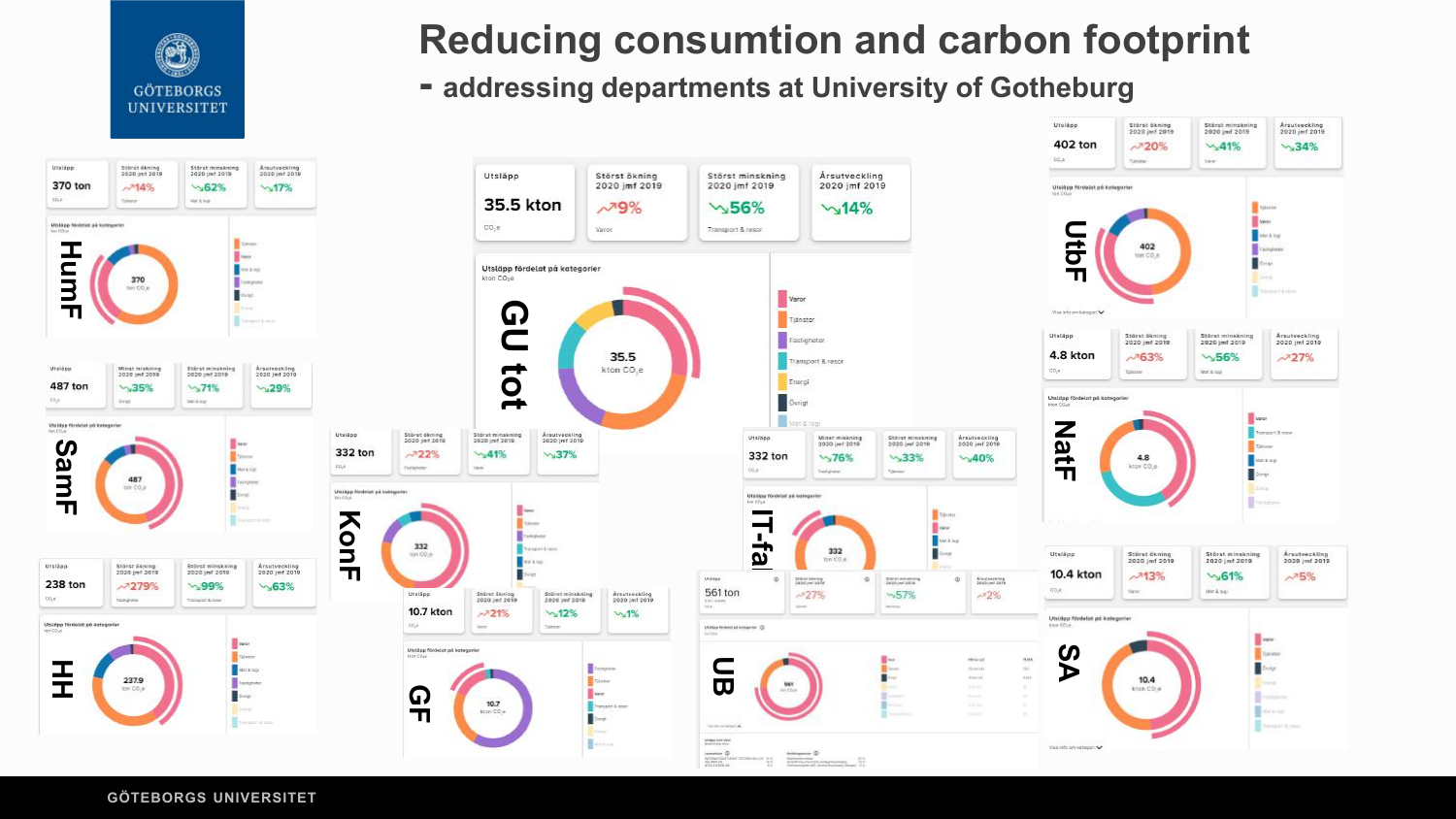# **Winter/spring tour 2022**

Meetings and discussions with precfect council (or corresponding)

- $\triangleright$  Coordination group for the climate framework (vice-chancellor/dean/prefect)
- $\triangleright$  Process
- $\triangleright$  Carbon Intelligence System

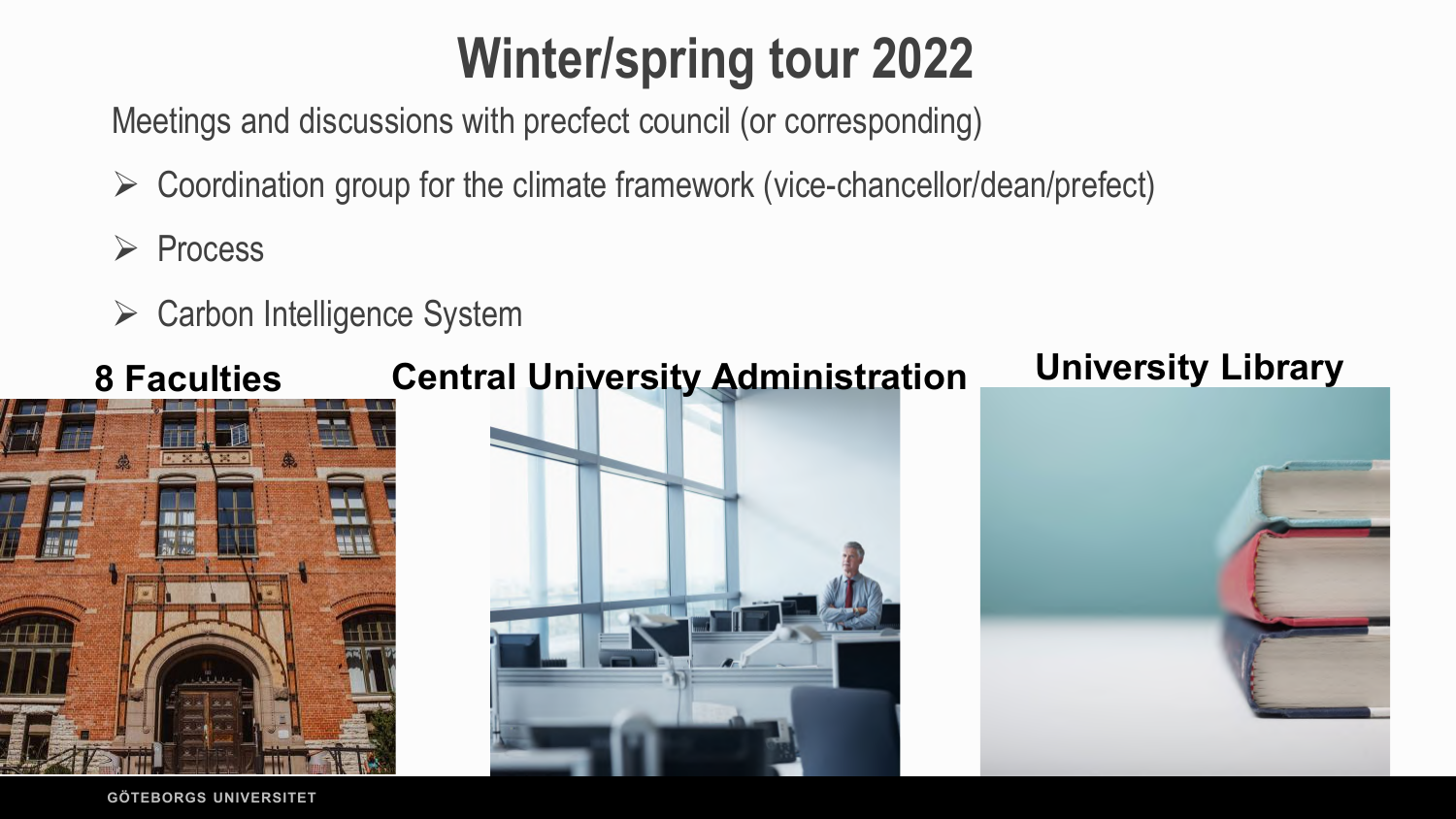

## **What has been decided?**

- Develop and implement a Carbon budget at departmental level
- Base line shall be 2019 (41 000 ton  $CO<sub>2</sub>e$ )
- Decrease by 25% by 2023-12-31
- Decrease by 50% by 2029-12-31



Aim for climate neutrality by 2045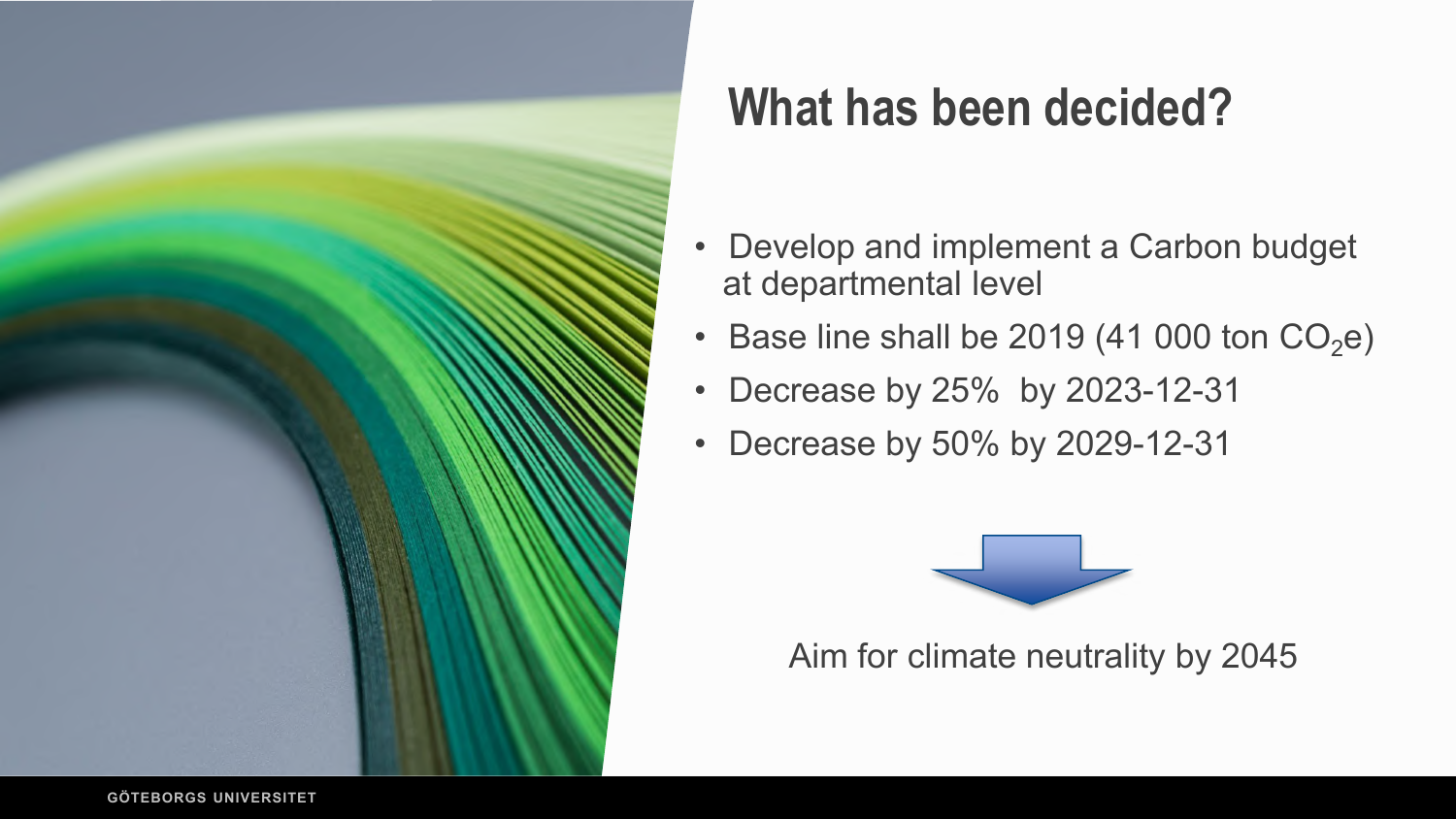

## **University-wide operational plan 2022**



|                                                                                                                                           | <b>TIDPLAN</b>      |  |   |                  | <b>LEDNINGSANSVAR</b> |  | <b>UPPFÖLJNING</b> |
|-------------------------------------------------------------------------------------------------------------------------------------------|---------------------|--|---|------------------|-----------------------|--|--------------------|
|                                                                                                                                           | 23 24<br>22  <br>21 |  |   | <b>KOMMENTAR</b> |                       |  |                    |
| Strategi 2021-2024: Minska den egna negativa miljöpåverkan genom att fortsätta utveckla ett<br>långsiktiet systematiskt hållbarhetsarbete |                     |  |   |                  |                       |  |                    |
| Investigate the Effects of Climate Neutrality 2045                                                                                        |                     |  | x | x                | Prorektor             |  |                    |
| Implement a Carbon budget and integrate it with<br>ordinary processes for planning & follow-up                                            |                     |  |   |                  | Prorektor             |  |                    |
| Implement a supporting system for monitoring CO <sub>2</sub>                                                                              |                     |  | x |                  | Prorektor             |  |                    |
| Develop the Internal Climate fund                                                                                                         |                     |  | x |                  | Prorektor             |  |                    |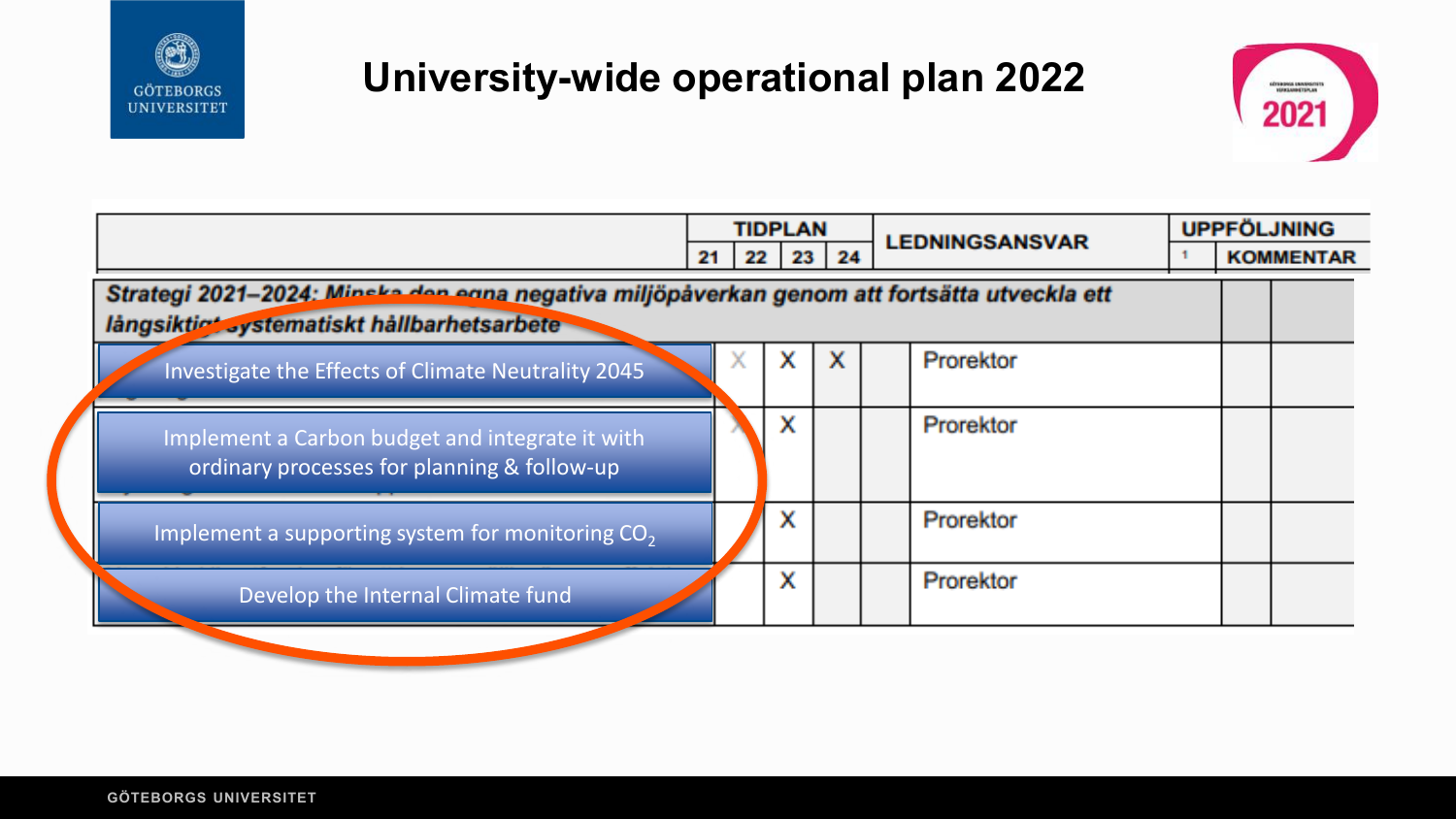



each tertial

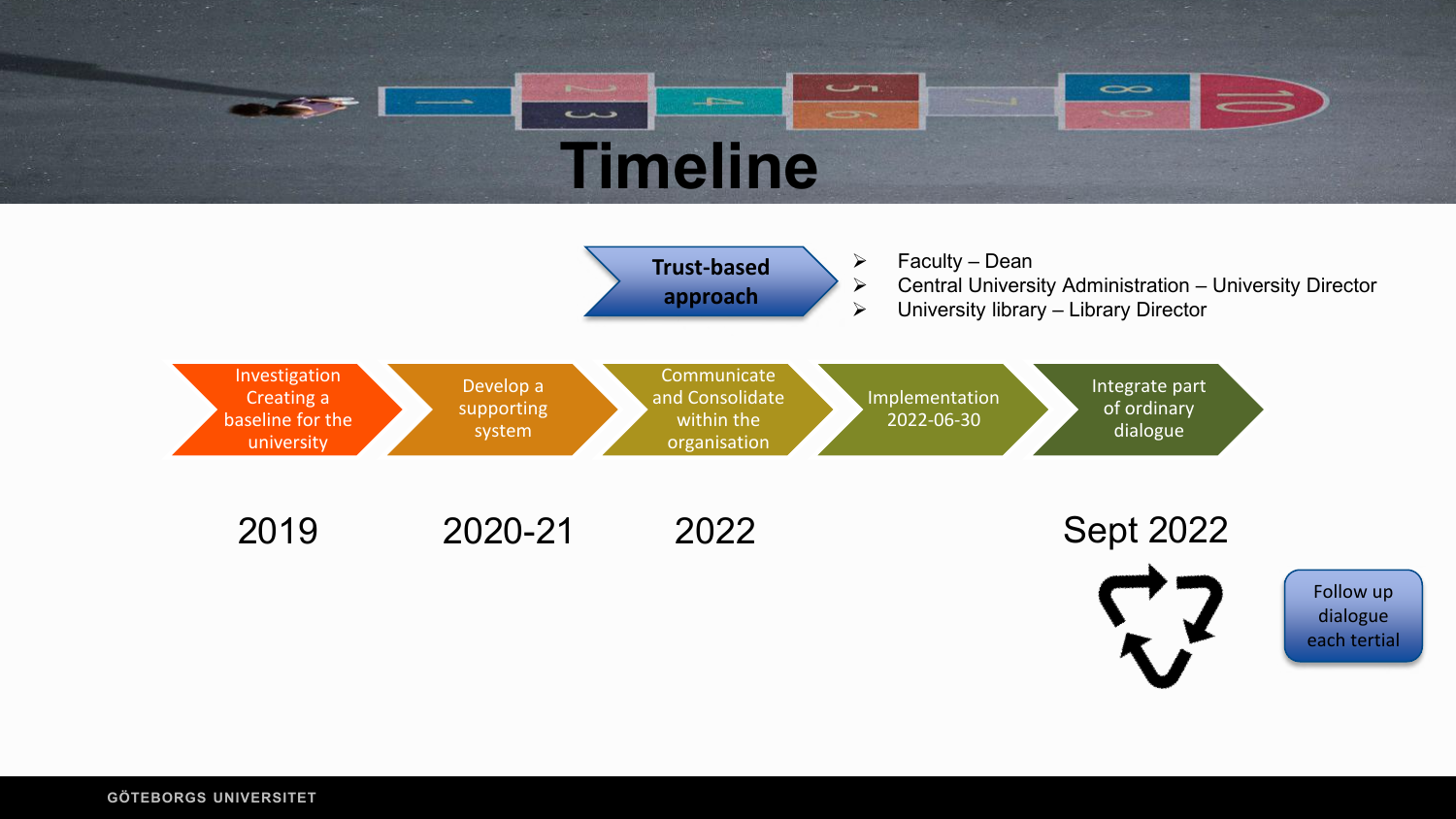

## **Scope of Carbon budget**



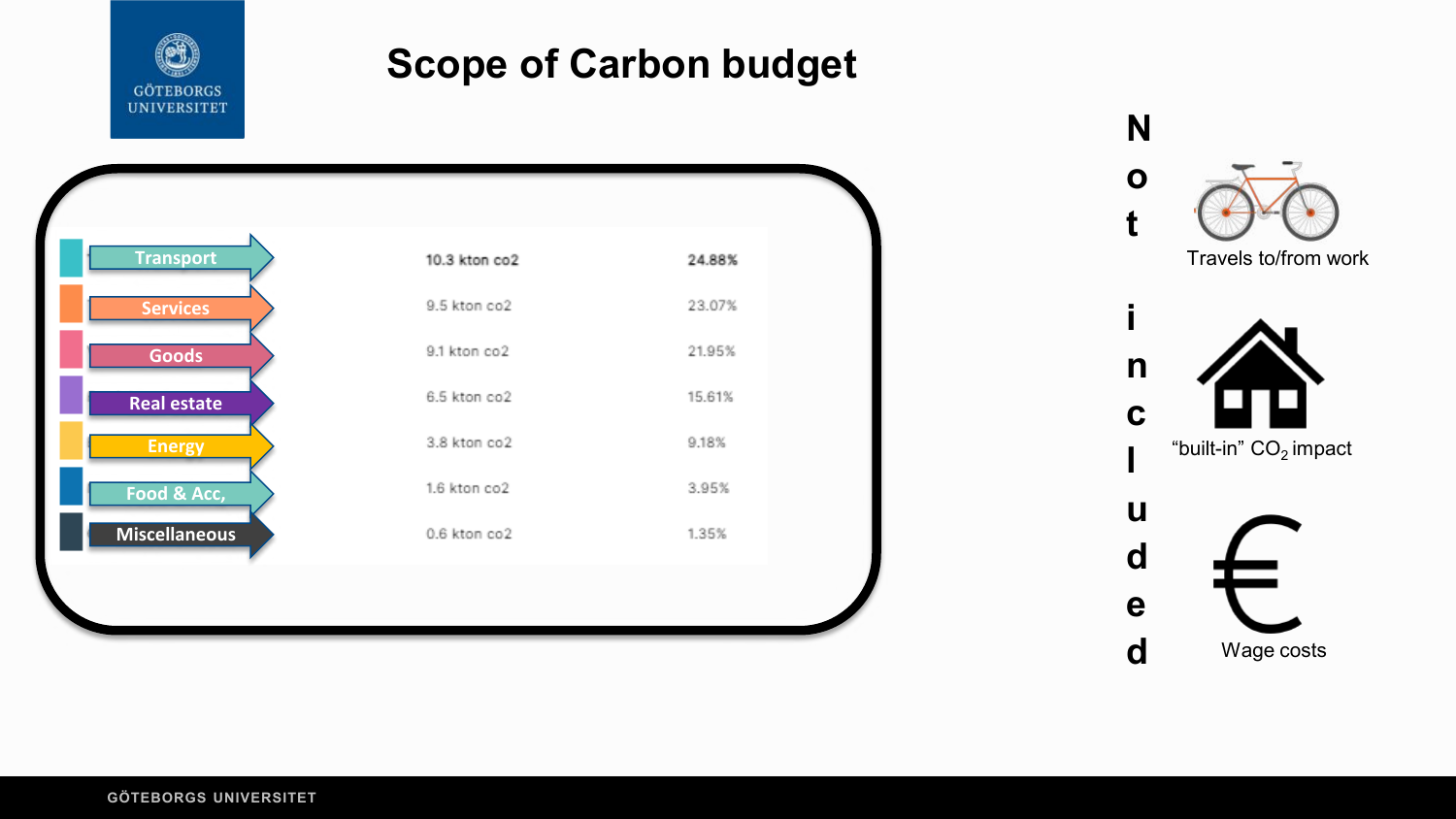

## **[Carbon Intelligence System](https://carbonintelligence.svalna.se/dashboard)**





32.57%

30.34%

1,98%

0.96%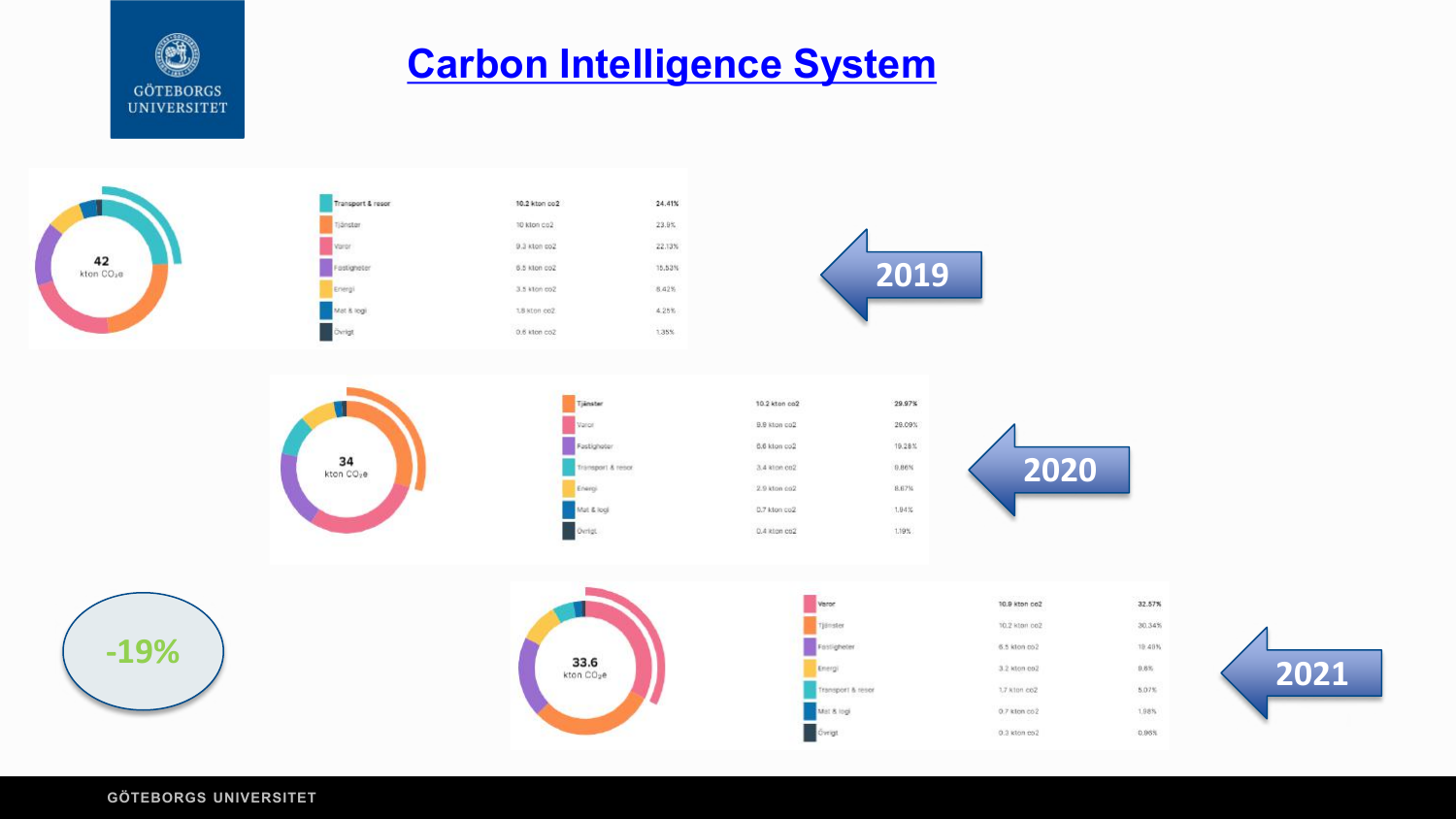

#### **GÖTEBORGS UNIVERSITET**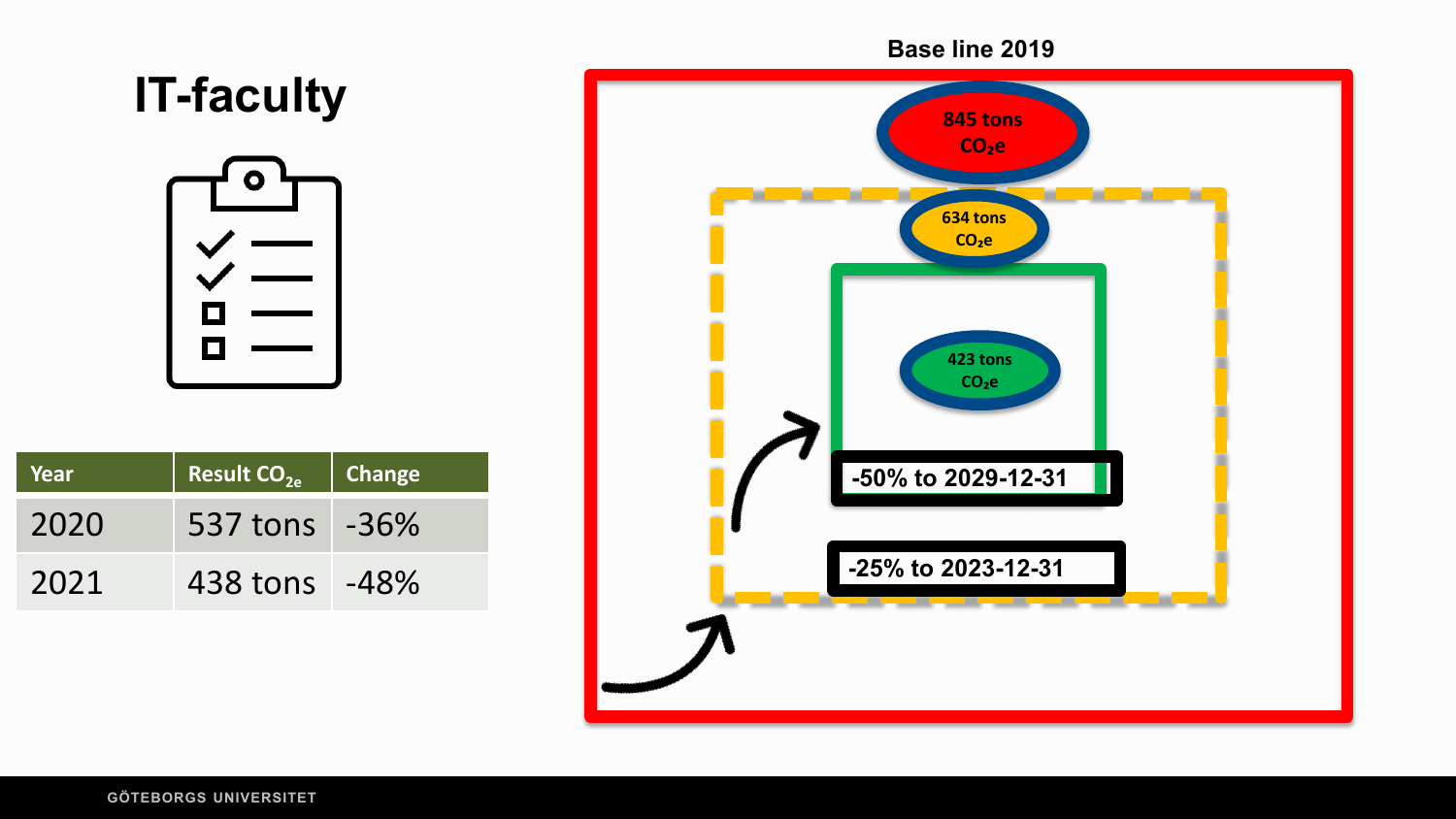

## **Internal climate fund**



- $\triangleright$  Established 2016
- $\triangleright$  Adjusted march 2022
- $\geq 400$  kr fee per ticket
- $\triangleright$  Coordination group for the Climate framework administers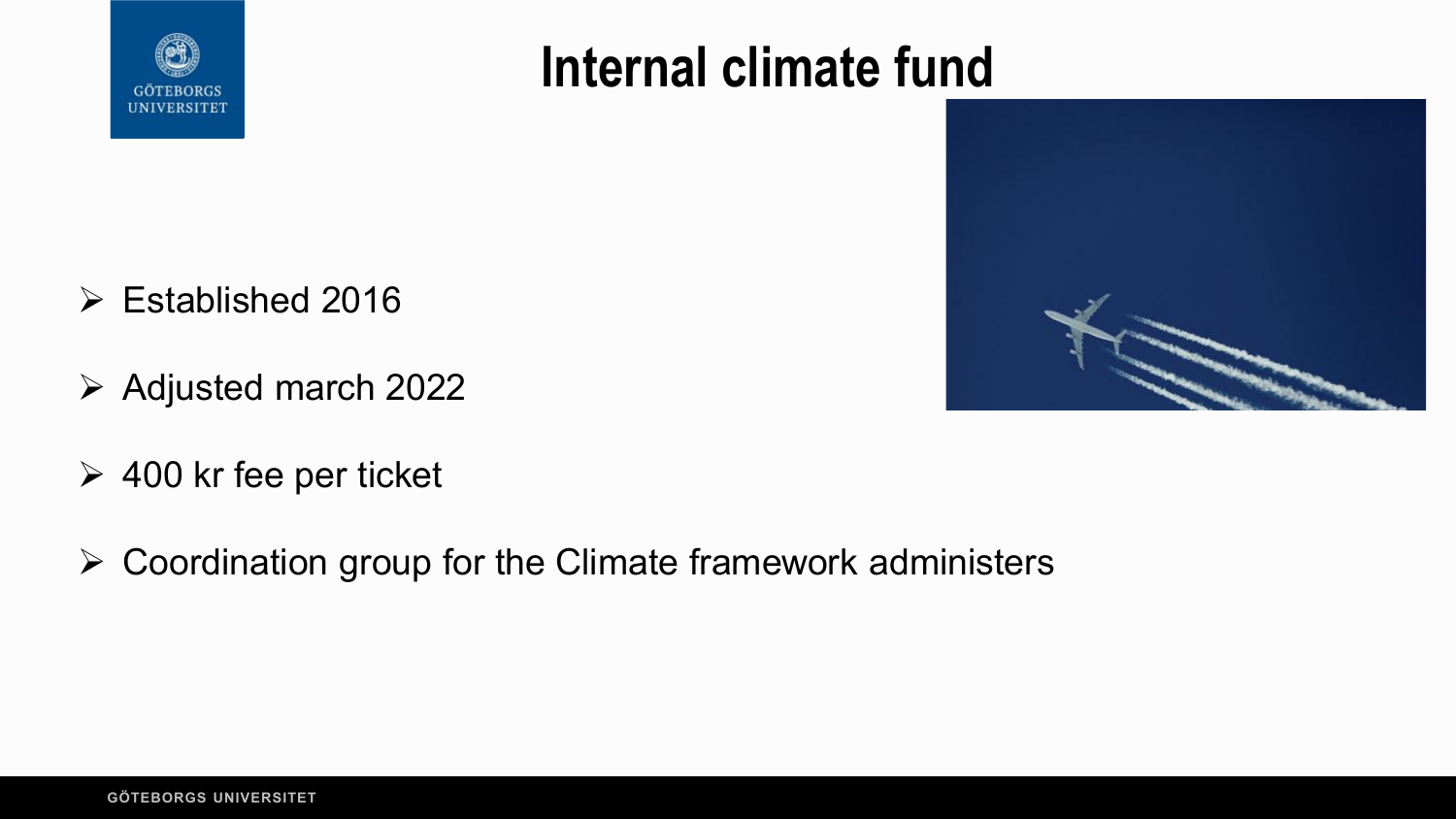

# **Simple order for action:**

### 1) Highest priority, **Reduce**

– i.e decrese/abstain from purchase of goods/services, replace flight with virtual meeting etc.

## 2) Second priority, **Lean carbon**

– meaning Goods and services with low carbondioxide emission

## 3) Last priority, **Carbon sinks**

 $-$  when the alternatives above are exhausted we will use different carbon capture methods and compensation.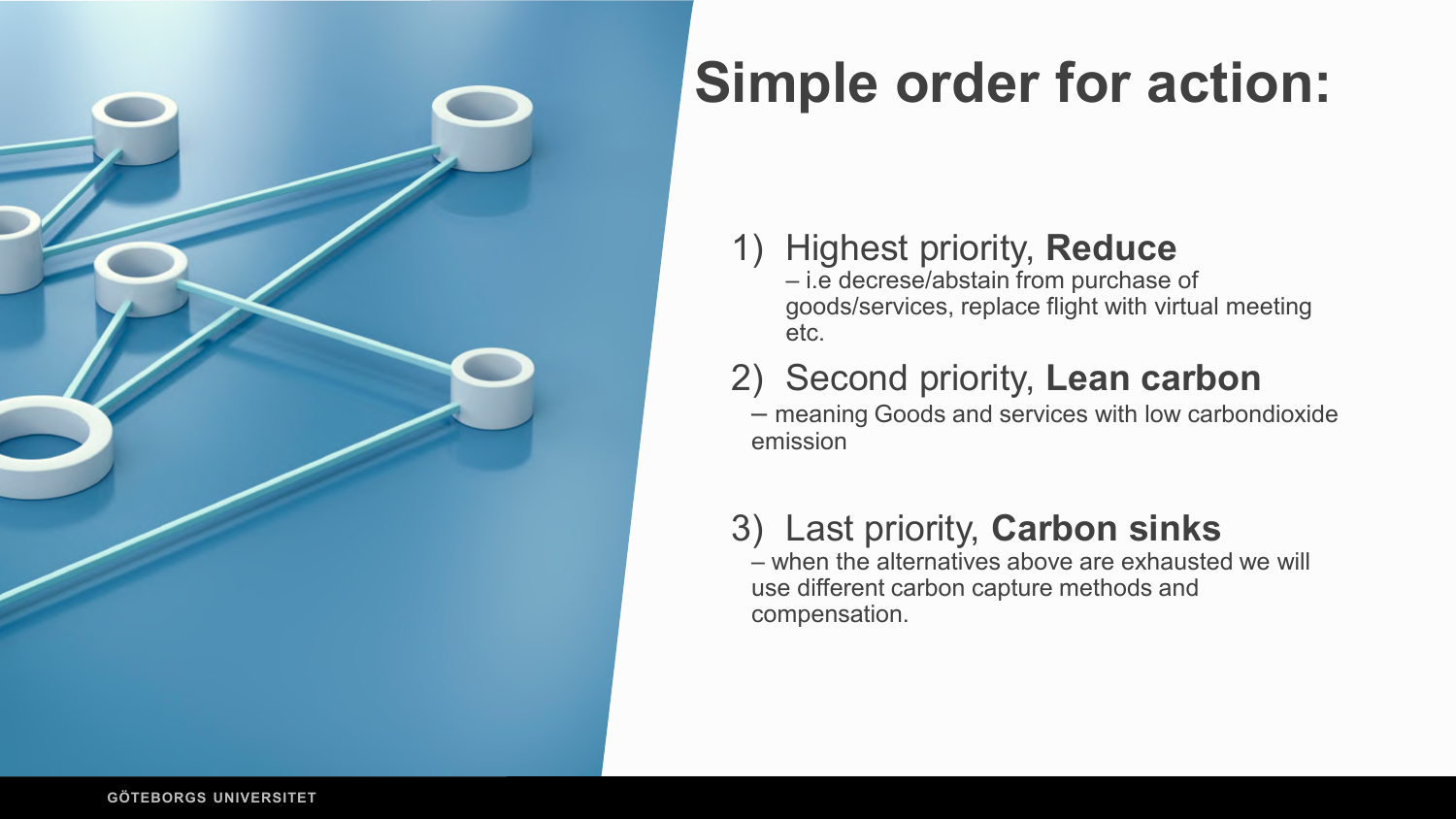

## **Guide to departements – Potential activities**

|    |               |                   |                                                 | D                  |           |                      | G                                                   | H |           |                                                          |                                                                       |    |
|----|---------------|-------------------|-------------------------------------------------|--------------------|-----------|----------------------|-----------------------------------------------------|---|-----------|----------------------------------------------------------|-----------------------------------------------------------------------|----|
|    | <b>Status</b> | $\equiv$ Kategori | $\equiv$ Möliga aktiviteter/åtgärder            | $\equiv$ Nivå<br>₹ | <b>KF</b> |                      | = $\frac{1}{2}$ cop( = Förväntad eff( = FE (CO2-eq) |   |           | $UT =$ Kommentarer                                       | $\equiv$ Länk                                                         | 三日 |
|    | Påbörjat      | Varor             | Återbruk av inventarier                         | G                  | Ja        | 3                    | Hög                                                 |   | KG        | Tage                                                     | Tage                                                                  |    |
|    | Påbörjat      | Varor             | Aterbruk av datorer                             | G                  | Ja        | 3                    | Hög                                                 |   | KG        | Tage                                                     | Tage                                                                  |    |
|    | Idéstadie     | Tjänster          | Förlängd leasing av datorer och inventarier     | G                  | Nej       | 3                    | Hög                                                 |   |           |                                                          |                                                                       |    |
|    | Påbörjat      | Transport & resor | Cykel och cykelhus                              | G                  | Ja        | 3                    | Låg                                                 |   |           | Behöver konkretiseras                                    |                                                                       |    |
|    | Påbörjat      | Transport & resor | Datainsamling om institutionernas cykelparke G  |                    | Ja        | 3                    | Låg                                                 |   | <b>KG</b> | Konsultuppdrag till miljöbron                            | Miliöbron Väst                                                        |    |
|    | Idéstadie     | Transport & resor | Månadsmail med fokus på utsläpp från flygre. G  |                    | Nej       | 3                    | Låg                                                 |   | <b>FH</b> |                                                          |                                                                       |    |
|    | Vilande       | Transport & resor | Uppdatering av resepolicy                       | G                  | Nej       | 3                    | Hög                                                 |   | <b>FH</b> |                                                          |                                                                       |    |
|    | Idéstadie     | Transport & resor | Gemensamma transporter                          | G                  | Nej       | 3                    | Hög                                                 |   |           | Eva Nordlund återkommer                                  |                                                                       |    |
| 10 | Vilande       | Övriat            | Uppdatering av Klimatramverkshemsidan           | G                  | Nej       | 3                    | Låg                                                 |   | FH.       | <b>FAQ</b>                                               |                                                                       |    |
| 11 | Idéstadie     | Transport & resor | Datainsamling institutioners laddstolpar        | G                  | Nej       | $\mathbf{3}$         | Medel                                               |   |           |                                                          |                                                                       |    |
| 12 | Idéstadie     | Varor             | Inköp av elfordon                               |                    | Nej       | $\mathbf{1}$         | Medel                                               |   |           | Kan detta vara något för schabloner se länk nedan        |                                                                       |    |
| 13 | Idéstadie     | Varor             | Försäljning av fossilfordon                     | $\mathsf{I/G}$     | Nej       | $\mathbf{1}$         | Medel                                               |   |           |                                                          | https://www.naturvardsverket.se/vagledning-och-stod/luft-och-klimat/b |    |
| 14 | Idéstadie     | Övrigt            | Inventering av GU:s naturliga kolsänkor         | G                  | Nej       | $\overline{2}$       | Låg                                                 |   |           |                                                          |                                                                       |    |
| 15 | Idéstadie     | Övrigt            | Utred utveckling av teknologiska kolsänkor      | G                  | Nej       | $\overline{2}$       | Hög                                                 |   |           |                                                          |                                                                       |    |
| 16 | Idéstadie     | Varor             | Substitution av kemikalier vid inköp            | G                  | Nej       | 1                    | Hög                                                 |   |           |                                                          |                                                                       |    |
| 17 | Idéstadie     | Varor             | Inköpssamverkan för varor med lågt fossilavti G |                    | Nej       | 3                    | Medel                                               |   |           |                                                          |                                                                       |    |
| 18 | Idéstadie     | Mat & logi        | Mat med lågt CO2-avtryck vid representation G   |                    | Nej       | $\overline{3}$       | Medel                                               |   |           |                                                          |                                                                       |    |
| 19 | Idéstadie     | Transport & resor | Digitala möten/konferenser/disputationer tekn G |                    | Nej       | 3                    | Hög                                                 |   |           |                                                          |                                                                       |    |
| 20 | Idéstadie     | Energi            | Tävling bästa institutionen i energibesparing G |                    | Nej       | $\overline{2}$       | Medel                                               |   |           | Aktivitet för deltagande                                 |                                                                       |    |
| 21 | Idéstadie     | Energi            | El från solceller/vindkraft                     | G                  | Nej       | $\overline{2}$       |                                                     |   |           | Omformulerad aktivitet från 1, 2                         |                                                                       |    |
| 22 | Idéstadie     | Energi            | Energieffektivitet och effektstyrning           | G                  | Nej       | $\overline{2}$       |                                                     |   |           |                                                          |                                                                       |    |
| 23 | Vilande       | Energi            | LED-belysning                                   | F, I               | Nej       | $\overline{2}$       | Medel                                               |   |           | Inventering måste göras först!                           |                                                                       |    |
| 24 | Idéstadie     | Transport & resor | Skagerakk (forskningsfartyget) ny framdrift m I |                    | Nej       | 1                    | Hög                                                 |   |           |                                                          |                                                                       |    |
| 25 | Idéstadie     | Övrigt            | Försöksdjur                                     |                    | Nej       | $\mathbf{1}$         | Hög                                                 |   |           | Minska antalet försökdjur, använd mer av datasimulation. |                                                                       |    |
| 26 | Idéstadie     | Övrigt            | Utrustning Ässja Steneby                        |                    | Nej       | $\blacktriangleleft$ | Låg                                                 |   |           |                                                          |                                                                       |    |
| 27 | Idéstadie     | Transport & resor | P-platser                                       | G                  | Nej       | $\mathbf{3}$         |                                                     |   |           | Behöver konkretiseras                                    |                                                                       |    |
| 28 | Idéstadie     | Tjänster          | Utvecklade Campusdelningstjänster               | G                  | Nej       | 3                    |                                                     |   |           |                                                          |                                                                       |    |
| 29 | Idéstadie     | Övrigt            | Forskning                                       | G                  | Nej       | 1                    |                                                     |   |           | Behöver konkretiseras                                    |                                                                       |    |
| 30 | Idéstadie     | Övrigt            | Utbildning                                      | G                  | Nej       |                      |                                                     |   |           | Minskat antal fält- och exkursionsresor                  |                                                                       |    |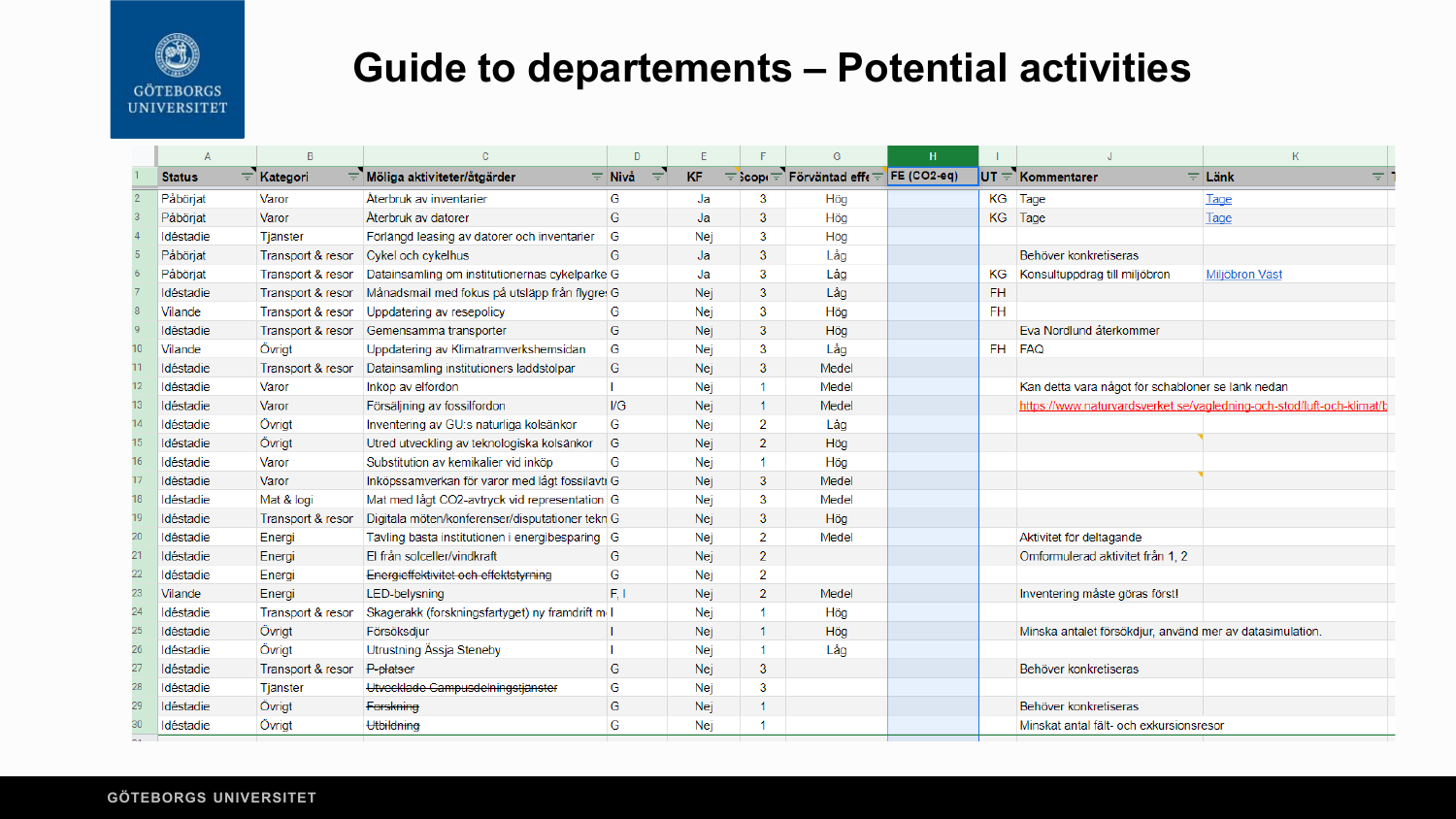# **Feedback from the organisation**

- Can we trust the emissions data?
- How should we act, which activities are effective?
- Are there funds allocated to the activities?
- What happens if we don't reach the goals?